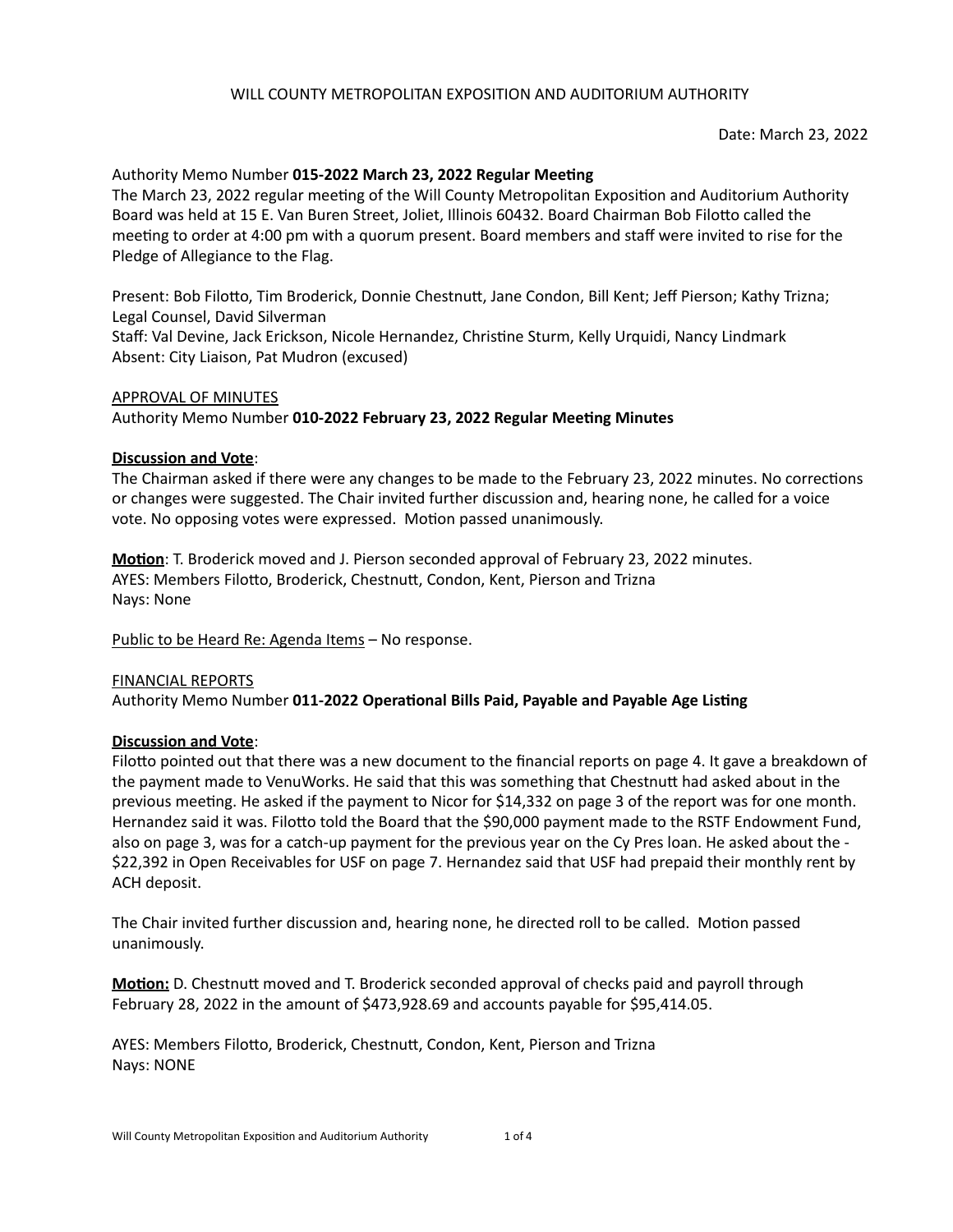### Authority Memo Number **012-2022 Financial Statements**

## **Discussion and Vote:**

The Chair commented that the numbers on the P&L summary, which begin on page 9 of the report, looked really good at this point. The income YTD is +\$63,000, total expenses YTD is +\$99,000, projected loss for the year is \$243,000 but are currently showing a profit of \$40,000. Filotto said that this number does not include depreciation in the actual column but even with that included, the number is very close. He is asking Hernandez to start recording depreciation into the totals for more accurate numbers. Condon commented that the 40% reduction in the electrical bill due to the new light bulbs was fantastic (page 12, #7216). Filotto noted that on page 17, under #2280 – Unearned Miscellaneous Income, that the SVOG money is not recognized yet. He said that the money given out in the first round must be used on expenses incurred between March 1, 2020 through December 31, 2021. The money from the second round is for expenses incurred through June 30, 2022. He told the Board that any money remaining after June 30, 2022 may be used in any way the Board sees fit. He said there could be a projected \$2.754 million for free cash flow after June  $30<sup>th</sup>$ .

The Chair invited further discussion and, hearing none, he directed roll to be called. Motion passed unanimously.

**Motion**: J. Pierson moved and T. Broderick seconded approval of the February 2022 Financial Statements. AYES: Members Filotto, Broderick, Chestnutt, Condon, Kent, Pierson and Trizna Nays: NONE

Authority Memo Number **013-2022 Lobbyist Contract**

## **Discussion and Vote:**

The Chair said that the lobbyists were interested in working with the Board again. They were instrumental in getting the meeting set up with Natalie Manley, Jennifer Bertino-Tarrant and Larry Walsh, Jr. which resulted in the \$500,000 grant for the bathrooms. They believe there are other grants available that they could obtain for the theatre. Their fee is \$5,000 a month. Filotto believes that the money could come from the \$5 million grant as a line item. He believes that it should be done for a period of at least 12 months but not more. Chestnutt said that they would be a good advocate for more funding for capital projects. She said it was originally estimated that \$13 million was needed in repairs from the previous study done. Broderick said that he thought the \$60,000 would be a good investment. Filotto said that the vote on the contract will be put off until next meeting so that all members have a chance to see the contract.

# Authority Memo Number **014-2022 Capitol Money Project**

# **Discussion and Vote:**

The Chair said he thought it was necessary to prioritize the list of projects. He wondered if this was something the Board should do or should someone with expertise be hired. He told the Board that the insurance policy expires on April 2, 2022. He said that without a sprinkler system in the building, the theatre will soon become uninsurable. He felt that the sprinkler system should be the first priority on the list of projects. Chestnutt asked if he had gotten an estimate for a sprinkler system. Devine said that The Fire Guys had given a guess that it would cost \$900K to \$1.2 million (pre-pandemic). They did not do a formal estimate or get into specifics. Broderick said it would be wise to address the sprinkler system first in order to keep the insurance premiums down. Pierson added that everyone could agree that the sprinkler system needed to be addressed first. He said he would reach out to some of the previous construction managers for Joliet Central and get their opinions.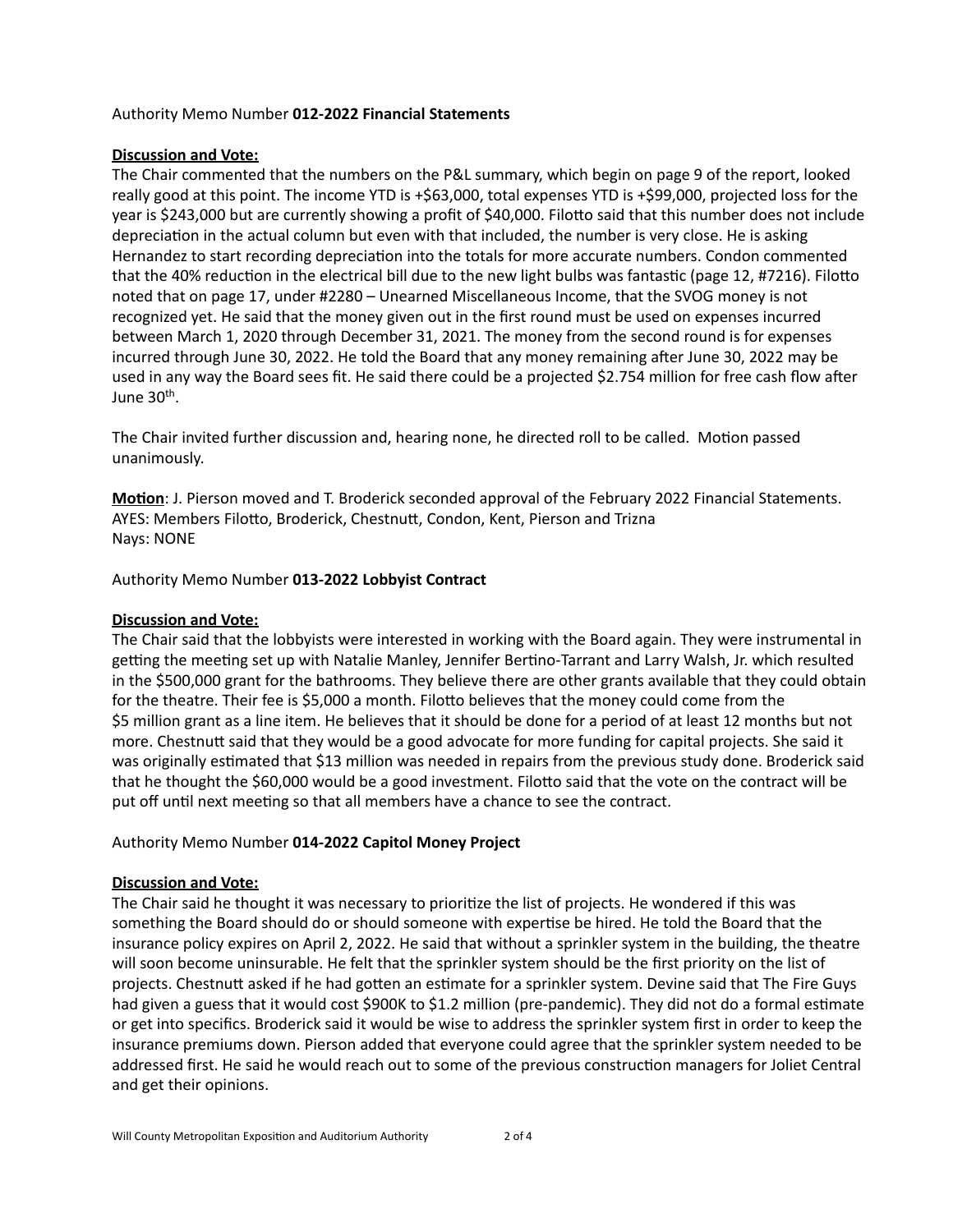Filotto said that some of the other issues to address were: cooling tower; HVAC system; seating; roofs; outside walls; plaster; and the 40,000 sq. ft. of office space on the north side of the building. He said that a patron had contacted Devine about getting a looping system in the theatre that would aid the patrons with hearing difficulties. Pierson said that the mechanical systems should be the next biggest priorities behind the sprinkler system. Chestnutt asked if the seats would be done all at once and what the cost would be. Devine said that the main floor could be done first. She believed that replacing all the seats could cost around \$700,000. Devine said that she advocated for getting the roof done first and then replacing all of the seats. She said the new seats would be an improvement that the patrons could appreciate the most. Chestnutt said that she felt the sprinkler system and the roof were the two main priorities. Broderick and Condon said that a project manager was needed and should be the very first priority. Filotto said the capital projects can no longer wait month to month, they now need to be addressed week to week. Filotto asked the Board if the upstairs bathrooms should also be addressed at this time. Devine said they weren't a priority yet. Broderick said that when the downstairs bathroom construction gets started, that the pipes for the upstairs bathrooms should be looked at since the walls will be opened up.

# **EXECUTIVE REPORTS**

**RSTF Report:** Condon said the Foundation board did not meet in March. The St. Patrick's day event was successful and very fun. People seemed to have a really good time. Ericksen said 747 tickets to the event were sold and 119 comp'd for a total of 866 tickets. The whiskey tasting sold out with 25 patrons attending. There were \$13,000 in sponsorships and \$9,000 in expenses. The event would probably net between \$15,000 - \$20,000. Devine wanted to thank Mike and Kathy Trizna for handling the whiskey tasting. Condon said that Steve Randich was very impressed by the cooperation from both boards. She added that it was great to get so many sponsors after the holidays. Ericksen said the sponsors were very happy with the event. Condon noted that the effort to put on the event was minimal compared to the return. Chestnutt said that \$2400 was made from the 50/50 raffle in three hours.

**Executive Director's Report**: Devine informed the Board that Mudron had brought a potential insurer to the building on Monday, March 21. Mudron had not followed up with her yet on the visit. She had also contacted him about the WRDR payment and signing of the engagement letter. She said that she was still trying to get the electrical panel back from Elliott Electric. She is not going to pay them until they return the panel. Devine said that she received an estimate for cleaning services from Jani King which seem comparable to what she is paying now. She also received a notice from IATSE that they would like to meet about renewing the contract which expires at the end of June. The Volunteer Recognition Dinner that was scheduled for September 15 may have to be moved as a show might be scheduled. She said there were other available dates in September. She told the Board that the staff recently participated in crowd management training conducted by John Siehl via Zoom. She said it was very informative and feels that it was very beneficial to the staff. It will be posted online so that the volunteers and stagehands can also view it. Broderick asked about the renovations on the green room. Devine said that the room is looking great. Green Electric will be putting new energy efficient lights in the dressing room.

**Chairman's Report:** Filotto wanted to make the Board aware that when they file their statements of economic interests online with the County, it does not automatically file with the State. He told everyone to be sure to do that in addition to filing with the County. He also said that Devine received an email regarding a quote from Theatrical Lighting Connection for a lighting system. He said that Devine will send that out to the Board so it can be considered at the next meeting. He told the Board that in the handouts they received was an email from the DLR group regarding the restroom renovation. They had sent color options for the bathrooms. DLR recommended option 1. He told the Board to look them over and let him know their preference. At 5:14pm, Filotto asked staff and the public to step out of the room as he had a matter to